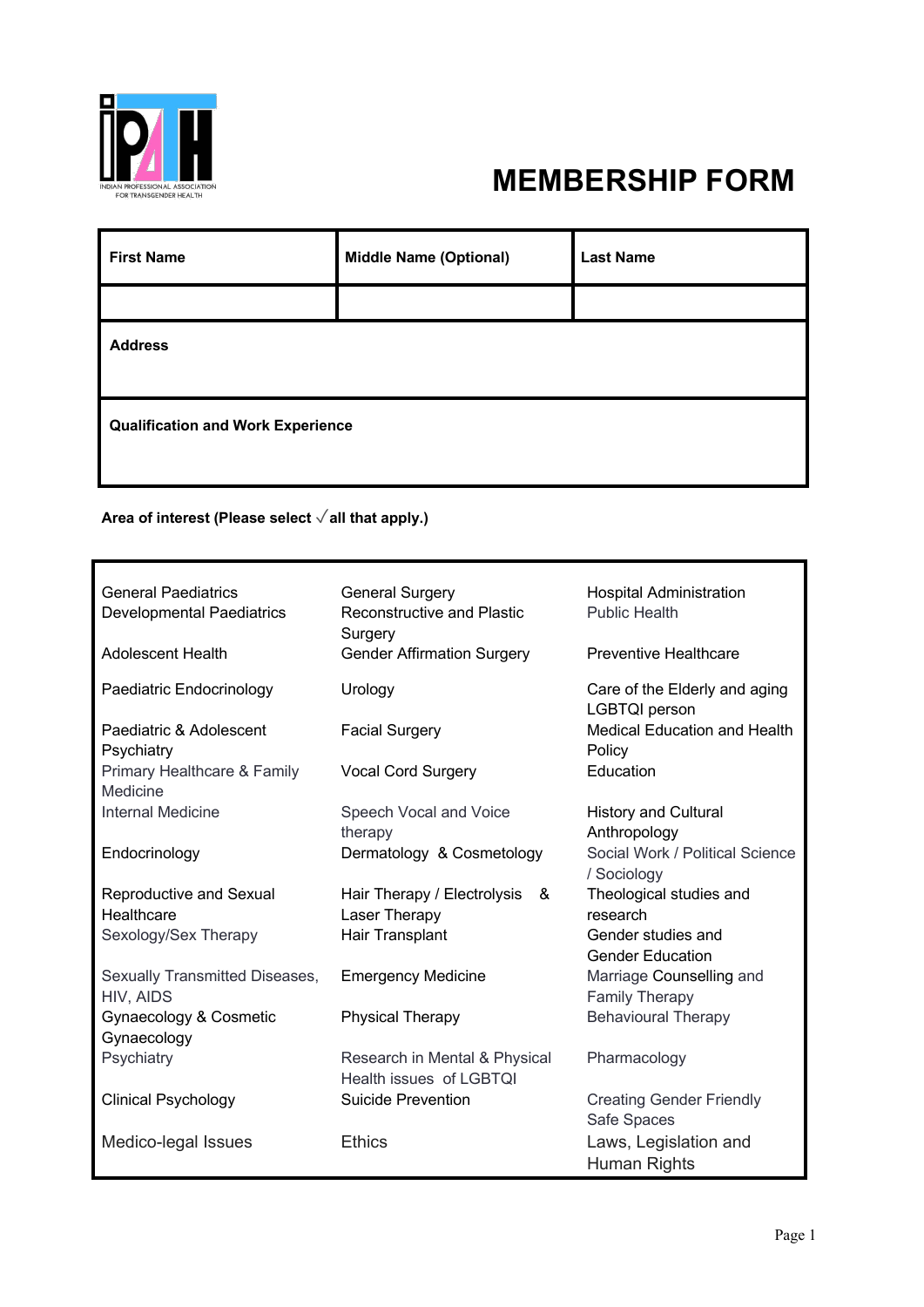

## **Company Information**

| Comp                              |
|-----------------------------------|
| any/Institution                   |
|                                   |
| <b>Department and Designation</b> |
|                                   |
| <b>Mobile Phone</b>               |
| Website                           |
| <b>Email Address</b>              |

**I am opting for** (please tick √ one of the following):

| Lifetime membership (INR 7,500/-)       |  |
|-----------------------------------------|--|
| Annual membership (INR 2,000/-)         |  |
| Annual Student membership (INR 1,000/-) |  |

**Declaration:** I hereby declare that the details furnished above are true and correct to the best of my knowledge and belief and I undertake to inform you of any changes therein, immediately. In case any of the above information is found to be false or untrue or misleading or misrepresenting, I am aware that I may be held liable for it. I hereby authorize sharing of the information furnished on this form with the Association for Transgender Health in India (ATHI), New Delhi and it's subsidiary arms Indian Professional Association for Transgender Health (IPATH) and KHEM.